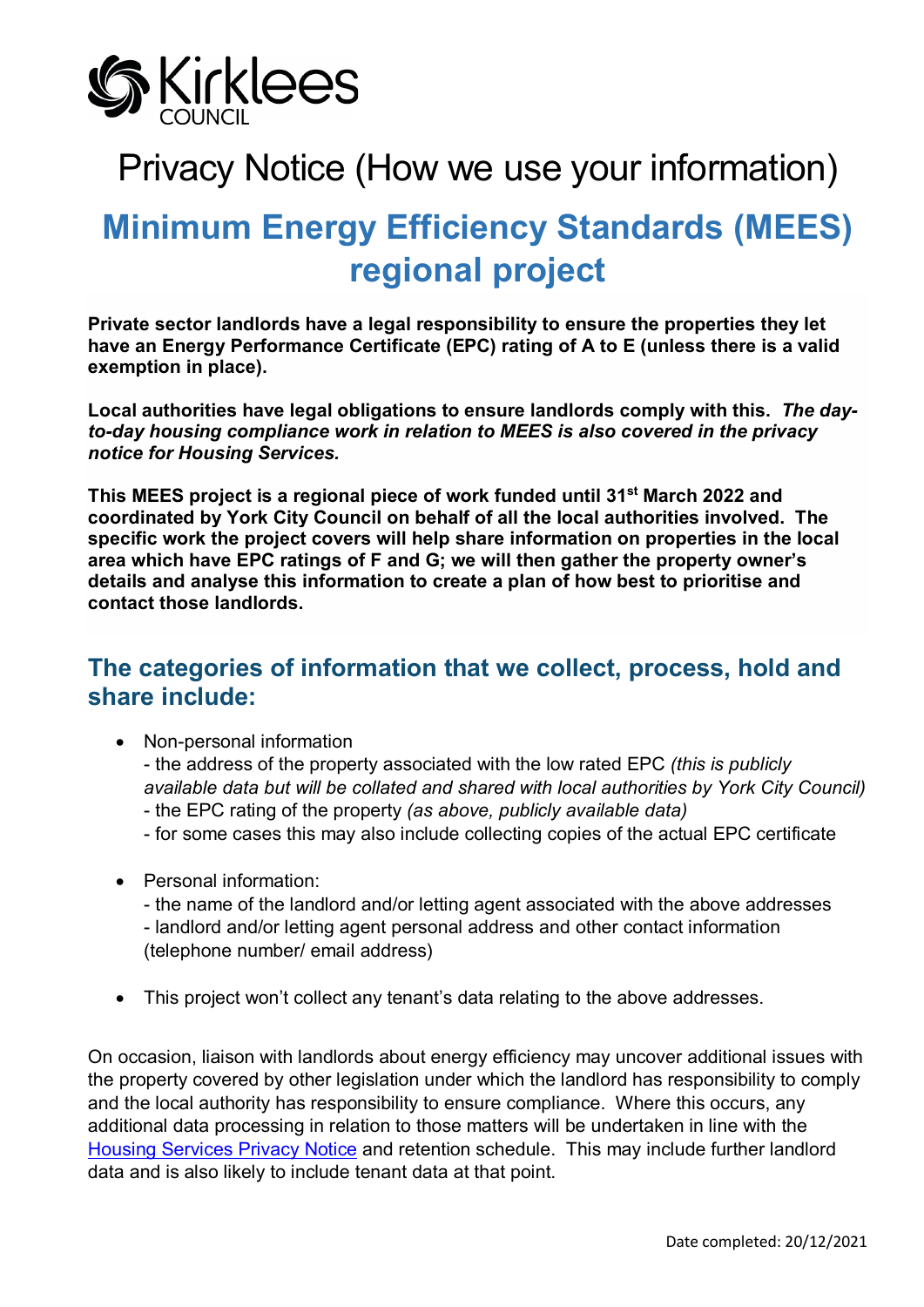

## **Why we collect and hold this information**

We use this personal data in order to:

- Meet our legal obligations;
- Enable us to carry out specific functions for which we are responsible;
- Provide landlords with additional support to improve energy efficiency;
- Ensure homes are suitable and safe for tenants;
- Evaluate and improve our performance;
- Derive statistics which inform decisions about future delivery of services;
- Provide other local authorities and/or central government departments with statistical information in relation to energy efficiency and the related legislation.

## **The lawful basis on which we use this information**

Under Article 6 of the UK General Data Protection Regulation (UK GDPR), the lawful bases we rely on for processing this information are:

#### **6(1)(c) We have a legal obligation.**

#### **6(1)(e) We need it to perform a public task.**

These legal bases are underpinned by acts of legislation that dictate what actions can and should be taken by local authorities. This includes, but may not be limited to:

• The Energy Efficiency (Private Rented Property) (England and Wales) Regulations 2015. Minimum Energy Efficiency Standard (MEES) 2018

### **How we store your personal information**

Your information is safely stored on Kirklees Council's secure network drives or on a corporately procured secure storage system (M3).

The personal data in relation to this specific project will be kept until the end of the project plus 12 months in case of queries.

## **Who we may share your information with**

We may sometimes share the information we have collected about you where it is necessary, lawful and fair to do so. In each case we will only share the minimum amount of information, only when required, for the following reasons: